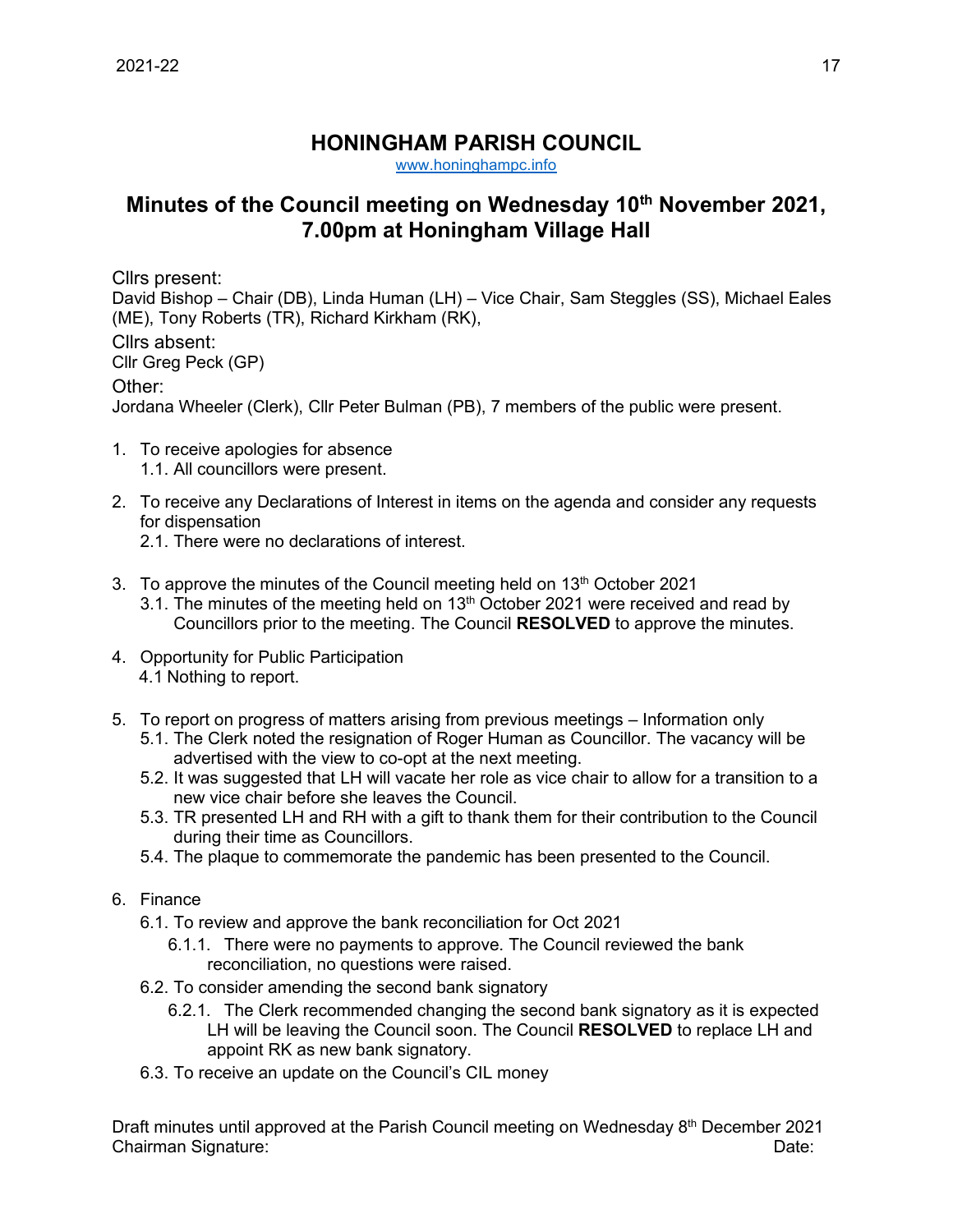- 6.3.1. Information has been received from Broadland District Council detailing CIL money in relation to the new buildings being constructed at the Food Enterprise Zone. £15137 is due to be received by the Council in April 2022. It was queried if this could be used to repair damaged pavements. The Clerk will seek clarification on this.
	- **ACTION** Clerk to share examples of CIL expenditure by other Councils.
- 6.4. To review the mid-year budget comparison
	- 6.4.1. Current expenditure is at 40% of the budget. This is on target.
	- 6.4.2. The water supply at the bowls club is due to be disconnected mid-December. A refund will be claimed after this.
	- 6.4.3. Village maintenance is expected to go over budget. The unused grass cutting funds can be reallocated to cover this. No queries were raised by the Council.
- 6.5. To consider the draft budget and precept for 2022-23
	- 6.5.1. The overall precept is suggested at £8830, a slight increase from 2021-22. Estimated CIL income is detailed on the budget but cannot be used for day-to-day costs. Due to the high amount of expected CIL this is likely to change the audit category the Council will be in next year. As a result, the Council may incur additional audit costs (limited assurance review). Therefore, a new category has been added to the budget.
	- 6.5.2. Office costs have been reduced, dog bin emptying has increased. There have been minor increases across some other categories. Due to under usage of the grants scheme due to the pandemic this category has been removed as costs for this can be covered by reserves for 2022-23.
	- 6.5.3. The Clerk recommended that any unused precept at the end of the year be allocated to a new reserve for the replacement of the play equipment as the general reserves do not need any additional funds at present.
	- 6.5.4. TR suggested any unused maintenance money could be used for repairs to village footpaths.
	- 6.5.5. RK proposed increasing the general village maintenance costs from £500 to £1000. The Council **RESOLVED** to agree this increase. **ACTION** – Clerk to amend budget and update tax base.
- 7. To consider actions in relation to improvement at the Bowls Club and play area
	- 7.1. DB suggested filling in the bowling green to level the area, this would require a vast amount of soil. SS felt it was important to agree a plan for the whole area before agreeing to any work.
	- 7.2. DB has consulted with the local police Beat Manager regarding safety at the site should it be accessed, the gate is currently locked. Any incident on the site would be a civil matter. The Council has the appropriate insurance. It was recommended that signage was improved with disclaimers.
	- 7.3. SS and ME were keen for the Council to make a final decision as the issue has been discussed for many years. TR noted the land was donated to the village for recreational use and it would be sad for it to be lost or locked up.
	- 7.4. DB noted some of the work required including new fencing, maintenance of the ditch, levelling of the bowling green and associated ongoing maintenance.
	- 7.5. Other suggestions for the area included additional parking for the village hall, an area for football and possible relocation of the play equipment. Councillors also considered whether there was demand for adult exercise equipment.

Draft minutes until approved at the Parish Council meeting on Wednesday 8<sup>th</sup> December 2021 Chairman Signature: Date: Date: Date: Date: Date: Date: Date: Date: Date: Date: Date: Date: Date: Date: Date: Date: Date: Date: Date: Date: Date: Date: Date: Date: Date: Date: Date: Date: Date: Date: Date: Date: Date: Date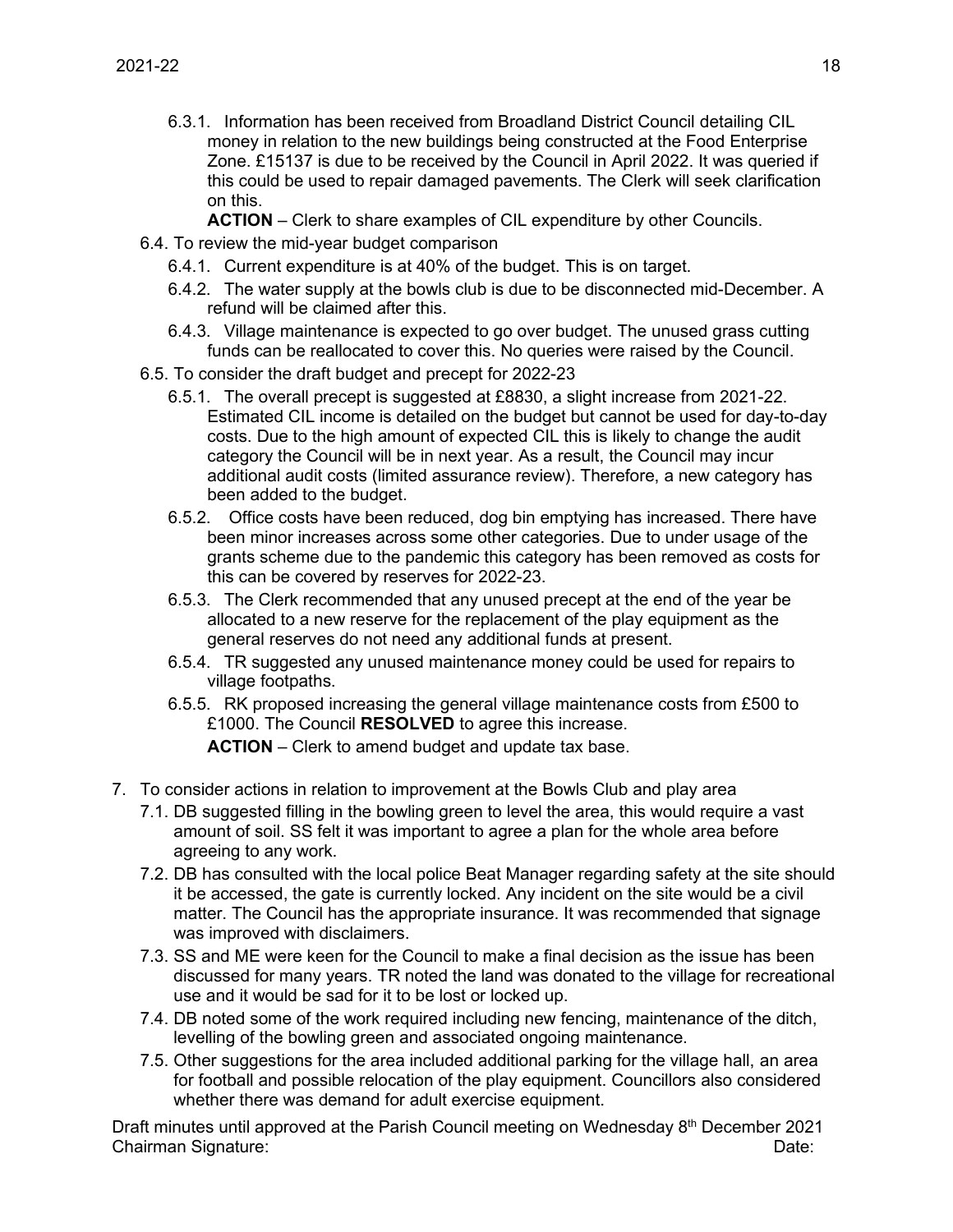**ACTION** – Councillors to hold meeting at the bowling green to consider its future use.

- 8. To discuss the proposed solar farm on land off Barnham Broom Road, Barnham Broom
	- 8.1. A solar farm is proposed just north of Barnham Broom hotel near Colton. Underground cabling will go from the site to the proposed substation at the Food Enterprise Zone (FEZ) to provide power for the FEZ.
	- 8.2. Although the site was needed to provide power to the FEZ for it to operate, there were concerns about the environmental impact and lack of visual mitigations such as extra hedges.

**ACTION** – Clerk to liaise with the solar farm organization regarding the Councils concerns.

- 9. To consider a response to the following planning application;
	- 9.1. Application 20212230 132kV substation and associated infrastructure including underground cable between substation and gantry and connection to existing overhead 132kV electricity pylon, Food Hub Site, Dereham Road, Easton
		- 9.1.1. The Council **RESOLVED** to object to application 20212230. Concerns about why the site needed to straddle both sides of the road were raised. The substation will be approx. 9m high and visible from Taverham Road. Concerns around screening were also raised.
- 10. To receive an update on the A47 DCO application hearings
	- 10.1. RK attended one of the recent hearings, noting the discussions as long, detailed and technical. RK raised the Councils concerns about safety and traffic volumes on Taverham Road. There is a proposal to reduce the speed on Taverham Road from the A47 to the Merryhill crossroads to 30mph.
	- 10.2. Proposals by a local resident were made regarding an alternative junction at Berrys Lane.
	- 10.3. RK summarised discussions on the environmental gain/loss of the project and clarification on some details of the construction schedule. Transcripts and actions from the hearings have been published online by the Planning Inspectorate
	- 10.4. Councillors expressed concerns about the noise and the view of the road from the west of the village. There is dissatisfaction at the current proposed screening for the road. The expected negative impact on local side roads is still a big concern.
	- 10.5. It was noted that there are also suggestions that a new petrol station could also be built at the new junction off Wood Lane. There are no formal plans submitted for this at the moment.

**ACTION** – RK to draft a written response to the hearings based on the Councils continued concerns, to be approved by Councillors via email.

- 11. To receive an update on lighting at the Food Hub
	- 11.1. DB and TR attended a recent meeting on site to view the lighting in the dark, alongside representatives from Broadland District Council. Most of the current lighting is in relation to the construction on site. Some lighting was casting shadows up the buildings, indicating up lighting. All lighting should be angled downwards, this will be investigated. A further meeting will be held on site in early spring to reassess the lighting.

Draft minutes until approved at the Parish Council meeting on Wednesday 8<sup>th</sup> December 2021 Chairman Signature: Date: Date: Date: Date: Date: Date: Date: Date: Date: Date: Date: Date: Date: Date: Date: Date: Date: Date: Date: Date: Date: Date: Date: Date: Date: Date: Date: Date: Date: Date: Date: Date: Date: Date 11.2. TR offered to visit local residents impacted by the lighting to view it from their properties. Residents noted the view across from Taverham Road was worse in winter